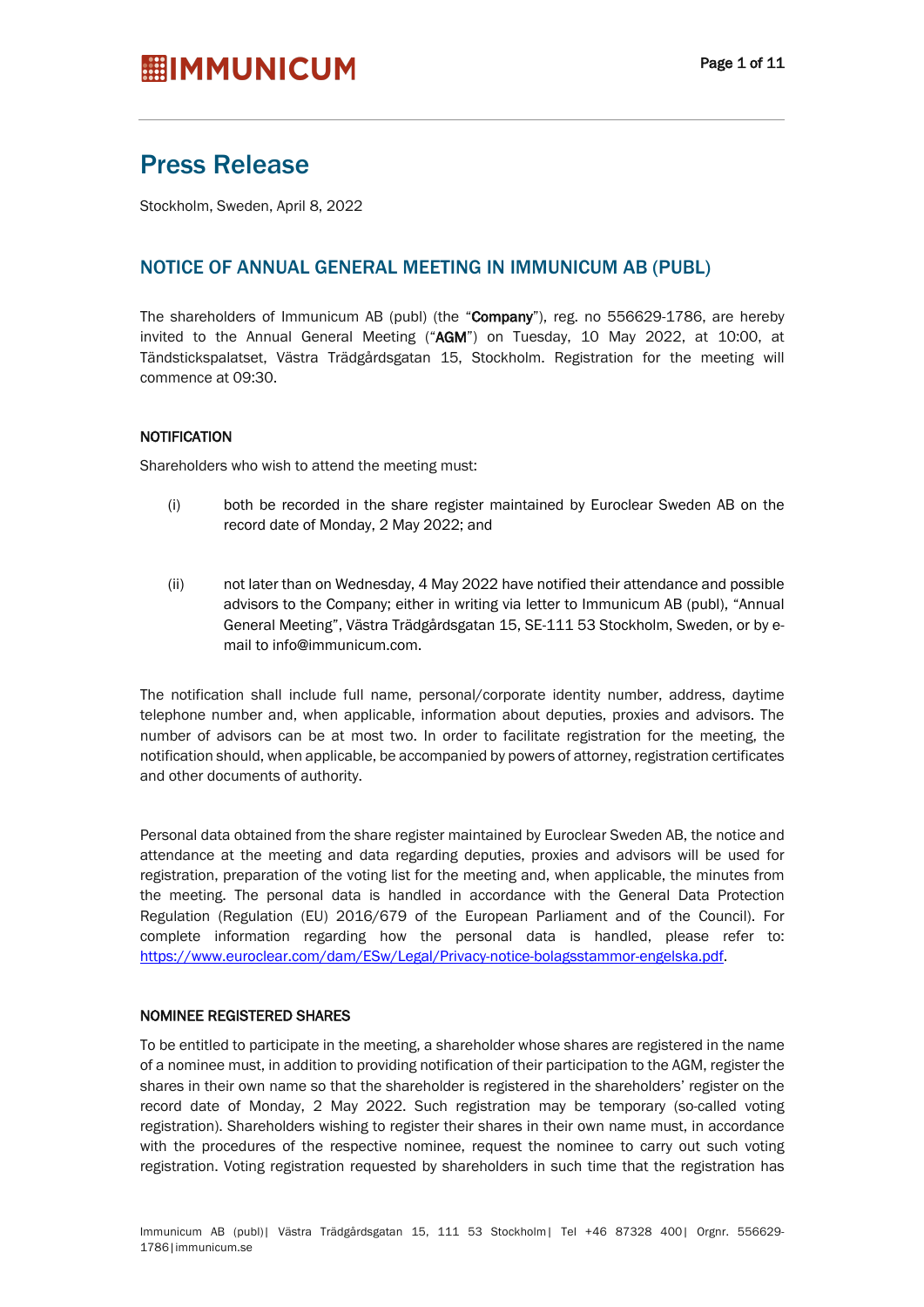been made by the nominee no later than Wednesday, 4 May 2022 will be considered in the preparation of the share register.

### POSTAL VOTING

The board of directors of the Company has decided that the shareholders at the annual general meeting shall be able to exercise their voting rights by post and e-mail in accordance with Section 4 of the Swedish Act (2022:121) on temporary exceptions to facilitate the execution of general meetings in companies and other associations. For postal voting, a special form must be used, which is available on the Company's website, www.immunicum.com. Shareholders who wish to exercise their voting right by post must submit the form for postal voting to the Company in accordance with the instructions stated in the form.

### PROXIES

Shareholders represented by a proxy shall issue a power of attorney which shall be dated and signed by the shareholder. If issued by a legal entity, the power of attorney shall be accompanied by a certified copy of the certificate of registration of the legal entity or, if such document does not exist, of a corresponding document of authority. A copy of the power of attorney and any certificate of registration shall be provided to the Company in due course before the meeting. The original version of the power of attorney shall also be presented at the meeting.

The Company provides a power of attorney form to the shareholders, which is available at the Company's head office or on the Company's website www.immunicum.com.

### PROPOSED AGENDA

- 1. Opening of the meeting and election of chairman of the meeting.
- 2. Preparation and approval of voting list.
- 3. Presentation and approval of the agenda.
- 4. Election of one or two persons to approve the minutes.
- 5. Determination as to whether the meeting has been duly convened.
- 6. Presentation of the annual report and the audit report and the consolidated financial statements and the consolidated audit report.
- 7. Resolution
	- a) regarding adoption of the income statement and the balance sheet as well as the consolidated income statement and consolidated balance sheet.
	- b) regarding allocation of the Company's result according to the adopted balance sheet.
	- c) regarding discharge from liability against the Company for the members of the board of directors and the CEO.
- 8. Presentation of and resolution regarding approval of the remuneration report.
- 9. Approval of remuneration to the board of directors and the auditor.
- 10. Election of board of directors and auditors and possible deputy auditors.
- 11. Resolution regarding amendment of the articles of association.
- 12. Resolution regarding issue of warrants of series 2022/2025 and implementation of longterm incentive program 2022/2025.
- 13. Resolution regarding authorisation for the board of directors to decide on new issue and issue of warrants and/or convertibles.
- 14. Closing of the meeting.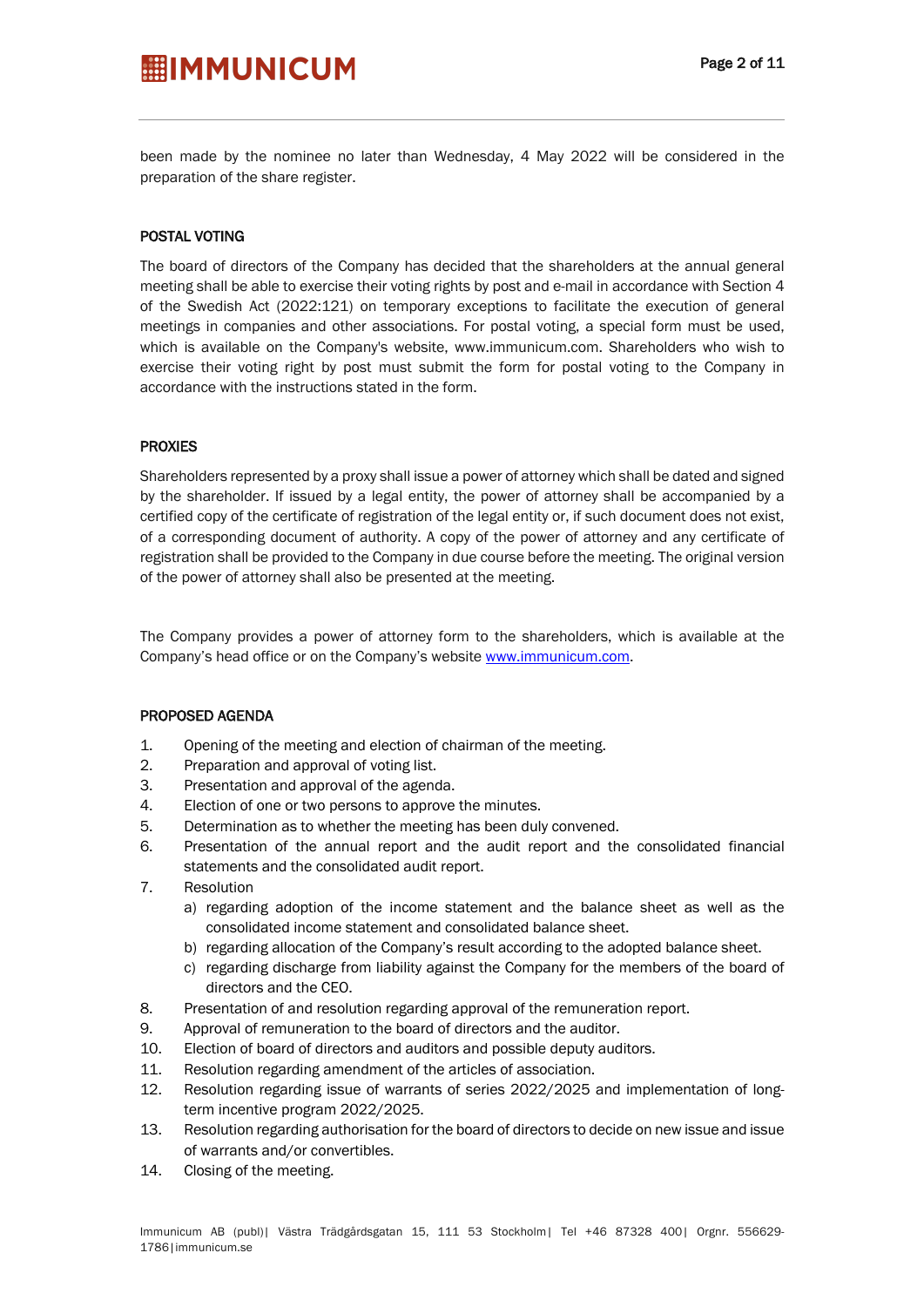#### RESOLUTIONS PROPOSED BY THE NOMINATION COMMITTEE

The nomination committee, consisting of Erik Esveld (appointed by Van Herk Investment BV) chairman of the nomination committee, Jannis Kitsakis (appointed by The Fourth Swedish National Pension Fund), Gunnar Hörnsten (appointed by Loggen Invest AB) and Mats Andersson (appointed by Holger Blomstrand Byggnads AB) have proposed the following resolutions in relation to items 1 and 9–10 of the above proposed agenda.

### Item 1. Election of chairman of the meeting

The nomination committee proposes that the lawyer Mats Dahlberg from Advokatfirman Delphi is elected as chairman of the annual general meeting.

#### Item 9. Approval of remuneration to the board of directors and auditor

The nomination committee proposes that remuneration to the board of directors shall remain unchanged and amount to SEK 2,300,000, to be distributed as follows: The chairman of the board of directors is entitled to remuneration of SEK 600,000 and other board members are entitled to remuneration of SEK 275,000 per member. Furthermore, it is proposed that a fee for committee work shall be paid in the amount of SEK 70,000 to the chairman of the audit committee, SEK 40,000 to each of the other board members in the audit committee, SEK 50,000 to the chairman of the scientific committee, SEK 25,000 to each of the other board members in the scientific committee, SEK 35,000 to the chairman of the remuneration committee and SEK 20,000 to each of the other board members of the remuneration committee.

The nomination committee proposes that remuneration to the auditors shall be paid according to approved invoice.

#### Item 10. Election of board of directors and auditors and possible deputy auditors

The nomination committee proposes that the board of directors shall be composed of six (6) ordinary board members without deputies.

For the period until the end of the next annual general meeting, re-election is proposed of the current board members Christine Lind, Sven Andreasson, Dharminder Chahal, Andrea van Elsas, Hans Preusting and Helén Tuvesson. Christine Lind is proposed to be re-elected as chairman of the board of directors.

For a presentation of the board members that are proposed for re-election, please refer to the Company's annual report for 2021 and the Company's website www.immunicum.com.

The nomination committee proposes that the registered audit firm Ernst & Young AB is re-elected as the Company's auditor until the end of the next annual general meeting. Ernst & Young AB has informed that, in the event that Ernst & Young AB is elected as auditor, Charlotte Holmstrand will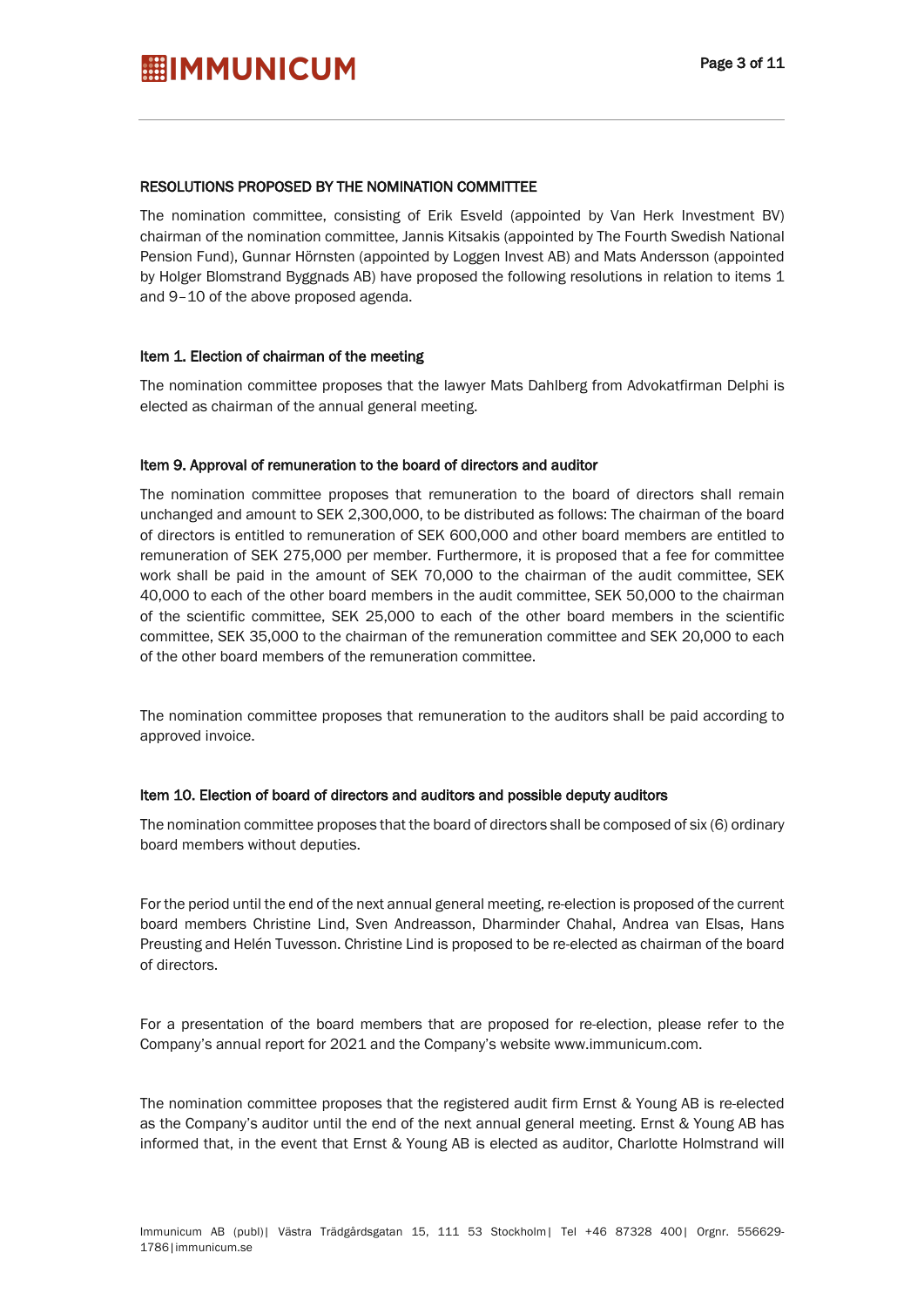remain as auditor in charge. The nomination committee's proposal is in accordance with the recommendation of the audit committee.

### RESOLUTIONS PROPOSED BY THE BOARD OF DIRECTORS

#### Item 2. Preparation and approval of voting list

The voting list that is proposed for resolution is the voting list that will be prepared by the Company, based on the shareholders' register prepared by Euroclear Sweden AB, postal votes received and shareholders who are attending the meeting in person, verified and approved by persons approving the minutes.

#### Item 4. Election of one or two persons to approve the minutes

The board of directors proposes that one person is elected to verify the minutes and to elect a shareholder, or a shareholder represented by a proxy, that is not a board member or employed by the Company in accordance with Rule 1.4 of the Swedish Corporate Governance Code and who is attending the meeting in person.

### Item 7 b). Resolution regarding allocation of the Company's result according to the adopted balance sheet

The board of directors proposes that no dividend is distributed for the financial year 2021.

#### Item 11. Resolution regarding amendment of the articles of association

The merger and integration of Immunicum and DCprime, subsequent directional pipeline decisions and promising novel R&D initiatives have resulted in a more comprehensive and broader long-term vision for the Company. The Company focuses on providing breakthrough maintenance therapies in a range of cancer indications and addressing hard-to-treat tumors using current and next-generation immune primers. To emphasize the integration of Immunicum and DCprime and the new strategic direction of the combined company the board of directors proposes that the annual general meeting resolves to amend § 1 of the articles of association regarding the Company's registered name in accordance with below.

• The wording of § 1 is amended from "Bolagets företagsnamn är Immunicum AB (publ). Bolaget är publikt (publ)." (Eng. "The company's registered name is Immunicum AB (publ). The company is a public limited liability company (publ).") to "Bolagets företagsnamn är Mendus AB (publ). Bolaget är publikt (publ)." (Eng. "The company's registered name is Mendus AB (publ). The company is a public limited liability company (publ).")

The board of directors, the CEO or the person appointed by the board of directors shall be entitled to take the minor adjustments of that may prove necessary in connection with the registration thereof.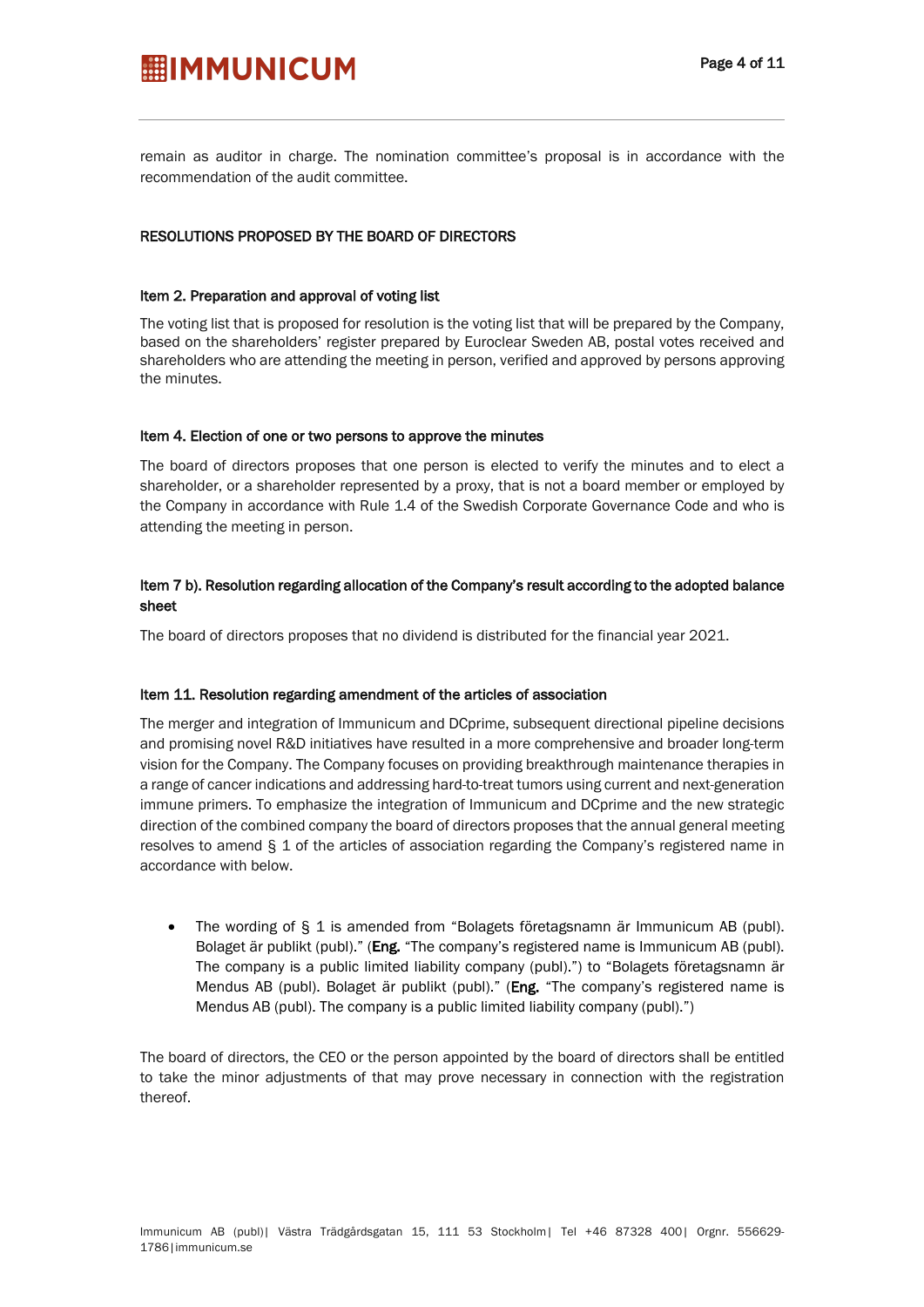For the present resolution to be registered it is required that the proposal is approved by shareholders holding more than two-thirds (2/3) of both the votes cast and the shares represented at the meeting.

### Item 12. Resolution regarding issue of warrants of series 2022/2025 and implementation of longterm incentive program 2022/2025

The board of directors proposes that the AGM resolves on issue of warrants of series 2022/2025 and adopts an employee stock option program for management and key employees (the "ESOP 2022/2025") in accordance with the proposal below.

The purpose with the proposal is to create prerequisite for retaining and increasing motivation with senior executives and other key individuals in the Company. The board of directors believes that it is in the interest of all shareholders that senior executives and other key individuals, which are assessed to be of importance for the development of the Company, have a long-term interest of a positive value growth in the Company's shares.

#### A. Issue of warrants

The board of directors proposes that the AGM resolves on a directed issue of a maximum of 3,000,000 warrants of series 2022/2025, entailing an increase of the share capital by a maximum of SEK 150,000 upon full exercise. Oversubscription shall not be possible.

By way of deviation from the shareholders' preferential rights, the warrants may only be subscribed for by the Company with the right and obligation to transfer the warrants to the participants in accordance with the proposal under item C below. The reason for the deviation from the shareholders' preferential rights is that the warrants shall be used for the implementation of the EOSP 2022/2025.

#### *Subscription price (option premium)*

The warrants shall be issued free of charge to the Company.

#### *Subscription period for subscription of warrants*

The warrants shall be subscribed for on a separate subscription list no later than 11 May 2022. The board shall have the right to extend the subscription period.

#### *Subscription period for exercising warrants*

Each warrant entitles the holder to subscribe for one (1) share in the Company. The warrants may be exercised through notification of subscription for new shares during the period commencing on 1 September 2025 up until and including 31 October 2025.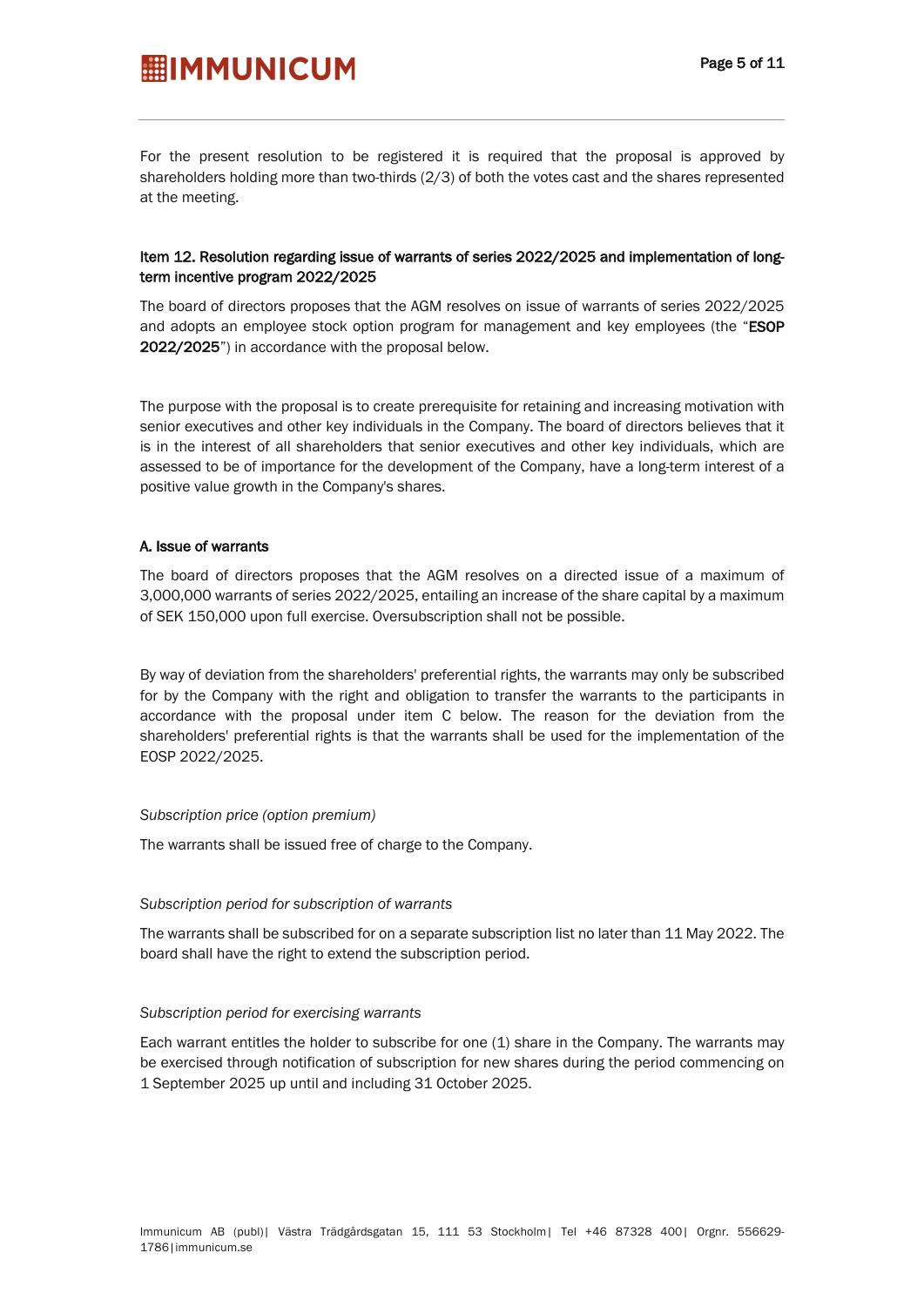#### *Exercise price for subscription of shares through the exercise of the warrants*

The exercise price per share when exercising the warrants shall amount to a price equivalent to 140 percent of the volume-weighted average price paid during the period commencing on 11 May 2022 up until and including 24 May 2022 of the noted paid prices (according to Nasdaq Stockholm's official rating list) for shares in the Company (however, the exercise price may not be less than the share's quota value of SEK 0.05). Day without noted price shall not be included in the calculation. Any share premium upon subscription of a share shall be transferred to the unrestricted premium reserve.

#### *Dividend*

Shares that are subscribed for by exercising warrants shall entitle to dividends as from the first time on the record date for dividends resolved that occurs following when the registration of the new shares at the Swedish Companies Registration Office has been made and the shares have been recorded in share register maintained by Euroclear Sweden AB.

#### *Cancellation of warrants*

Warrants held by the Company and which have not been transferred in accordance with item C below may be canceled by the Company following a decision by the board of directors of the Company. Cancellation must be reported to the Swedish Companies Registration Office for registration.

#### *Re-calculation*

The exercise price for the warrants, determined as set out above, shall be rounded to the nearest SEK 0.10 whereby SEK 0.05 shall be rounded upwards. The exercise price and the number of shares that each warrant entitles to subscription for shall be re-calculated in the event of a split, revered split, new share issue etc. in accordance with customary re-calculation terms.

#### B. Adoption of ESOP 2022/2025

The board of directors proposes that the AGM resolves to adopt ESOP 2022/2025 in accordance with below terms and conditions.

A maximum of 3,000,000 employee stock options ("Employee Stock Options") may be allocated to the participants in the ESOP 2022/2025. Allocation shall occur as soon as practicably possible following the approval by the AGM and at latest 31 August 2022.

The ESOP 2022/2025 shall comprise employees in the Company or subsidiaries to the Company (the "Participants"). The Participants are divided into different categories based on their respective roles within the group. The allocation is set out below: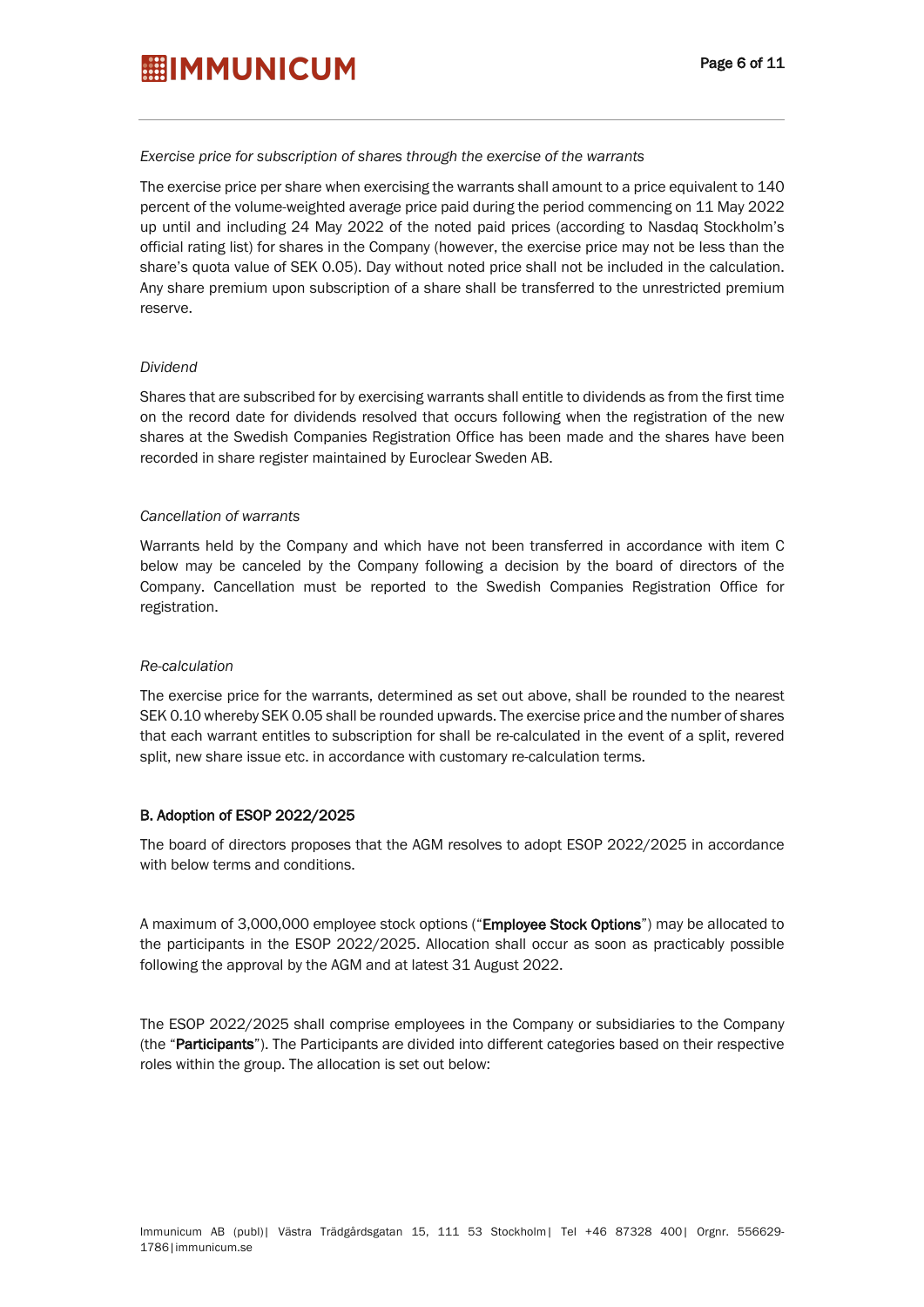| Category                                              | Maximum number of Employee<br><b>Stock Options per Participant</b> | Maximum number of<br><b>Employee Stock Options in</b><br>the Category |
|-------------------------------------------------------|--------------------------------------------------------------------|-----------------------------------------------------------------------|
| CEO                                                   | 900,000                                                            | 900,000                                                               |
| Other senior executives (maximum of 4<br>individuals) | 420.000                                                            | 1,680,000                                                             |
| Other key individuals (maximum of 10<br>individuals)  | 75,000                                                             | 420,000                                                               |

Allocation of Employee Stock Options is in each case conditional on that (i) the relevant Participant's employment with the Company or its subsidiaries has not been terminated or discontinued, with certain exceptions, and (ii) the Participant has entered into a separate employee stock option agreement with the Company. The board of directors shall ensure that the agreements with the Participants contain terms that prohibit transfers and pledges of the Employee Stock Options and that Employee Stock Options not yet vested shall, subject to certain exceptions, cease if the Participant is no longer employed in the Company or its subsidiaries.

The Employee Stock Options shall be allocated to the Participants free of charge.

The allocated Employee Stock Options shall be vested with 1/3 after 12 months (year 2023), then an additional 1/3 shall be vested after 12 months (year 2024) and an additional 1/3 shall be vested 12 months thereafter (year 2025). Vesting requires that the Participant is still employed by the Company or its subsidiaries. If the Participant's employment is terminated by the Participant or due to the Participant's breach of contract, all Employee Stock Options shall immediately expire and cannot be exercised. If the employment is terminated for other reasons, vested Employee Stock Options may be exercised, however the right to Employee Stock Options not yet vested will expire. In individual cases, the board shall have the right to deviate from the foregoing. The final terms and conditions shall be determined by the board of directors and determined in separate employee stock option agreements.

Provided that the Employee Stock Options have been allocated and vested each Employee Stock Option entitles the holder a right to, during the period commencing on 1 September 2025 up to and including 31 October 2025, acquire one (1) warrant in the Company that will be issued in accordance with item A above and that shall be transferred from the Company to the Participants in accordance with Item C below.

Participation in the ESOP 2022/2025 is in each case conditional upon that such participation is legally possible as well as possible with reasonable administrative cost and financial efforts according to the assessment of the board of directors.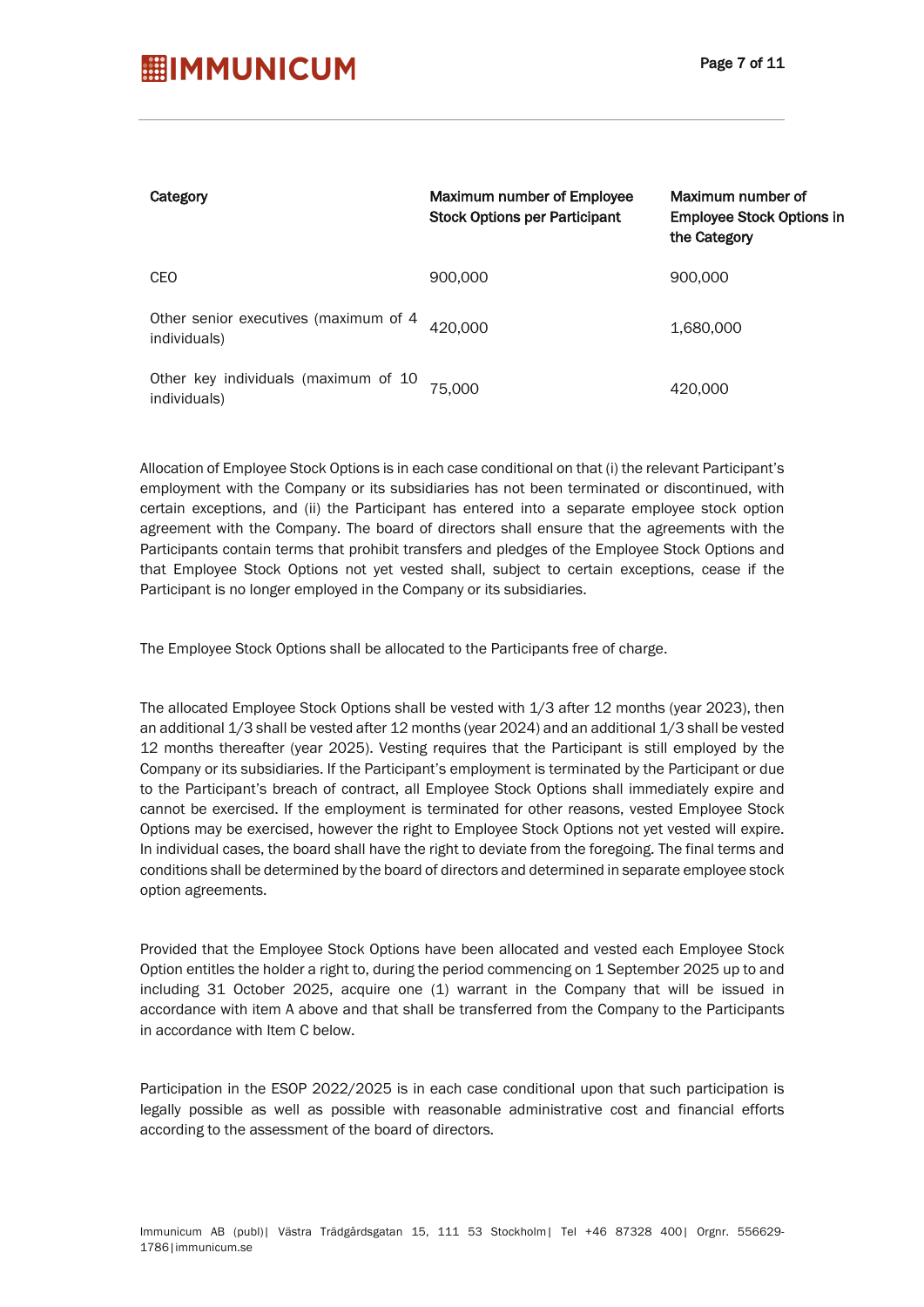The board of directors shall be responsible for preparing the agreements with the Participants and the administration of the ESOP 2022/2025. In connection therewith, the board of directors may make adjustments in order to fulfill specific rules or market conditions outside Sweden. Furthermore, in extraordinary cases, the board of directors is entitled to limit the extent of the ESOP 2022/2025, or terminate the ESOP 2022/2025 in advance, in whole or in part.

### C. Approval of transfer of warrants

The Participants shall have the right to acquire warrants from the Company in accordance with the terms of the ESOP 2022/2025 in accordance with point B above.

One (1) Employee Stock Option entitles the right to acquire one (1) warrant. Notification of acquisition of warrants shall be made during the period commencing on 1 September 2025 up to and including 31 October 2025. The warrants are acquired free of charge by the Participants.

In connection with notification of acquisition of warrants, the Participant shall submit an irrevocable power of attorney to a representative of the Company that authorizes the representative of the Company, in the name of the Participant and on his or her behalf, to exercise the warrants for subscription of shares immediately after the Company has transferred the warrants to the Participant.

### D. Dilution and costs for ESOP 2022/2025 etc.

#### *Dilution*

Upon exercise of all warrants in ESOP 2022/2025 up to 3,000,000 shares may be issued which corresponds to a dilution of approximately 1.5 per cent of the total number of shares and votes in the Company (with reservation for any re-calculation). The calculation is based on the maximum number of shares and votes which can be issued divided with the total number of shares and votes after such issue.

#### *Costs*

The Employee Stock Options will be expensed over the vesting period, without affecting the Company's cash flow. If Employee Stock Options are exercised, the ESOP 2022/2025 will also entail costs in the form of social security contributions. The total costs for social security contributions depend on the Participant's employment status, on the number of vested Employee Stock Options and on the value of the benefit that the Participant ultimately receives, i.e. the value of the Employee Stock Options upon exercise in 2025.

Based on the assumption that all Employee Stock Options will be vested, an assumed share price of SEK 6 when the Employee Stock Options are exercised and an assumed average social security rate of approximately 31.42 percent, the total costs for the program will amount to approximately MSEK 0,6.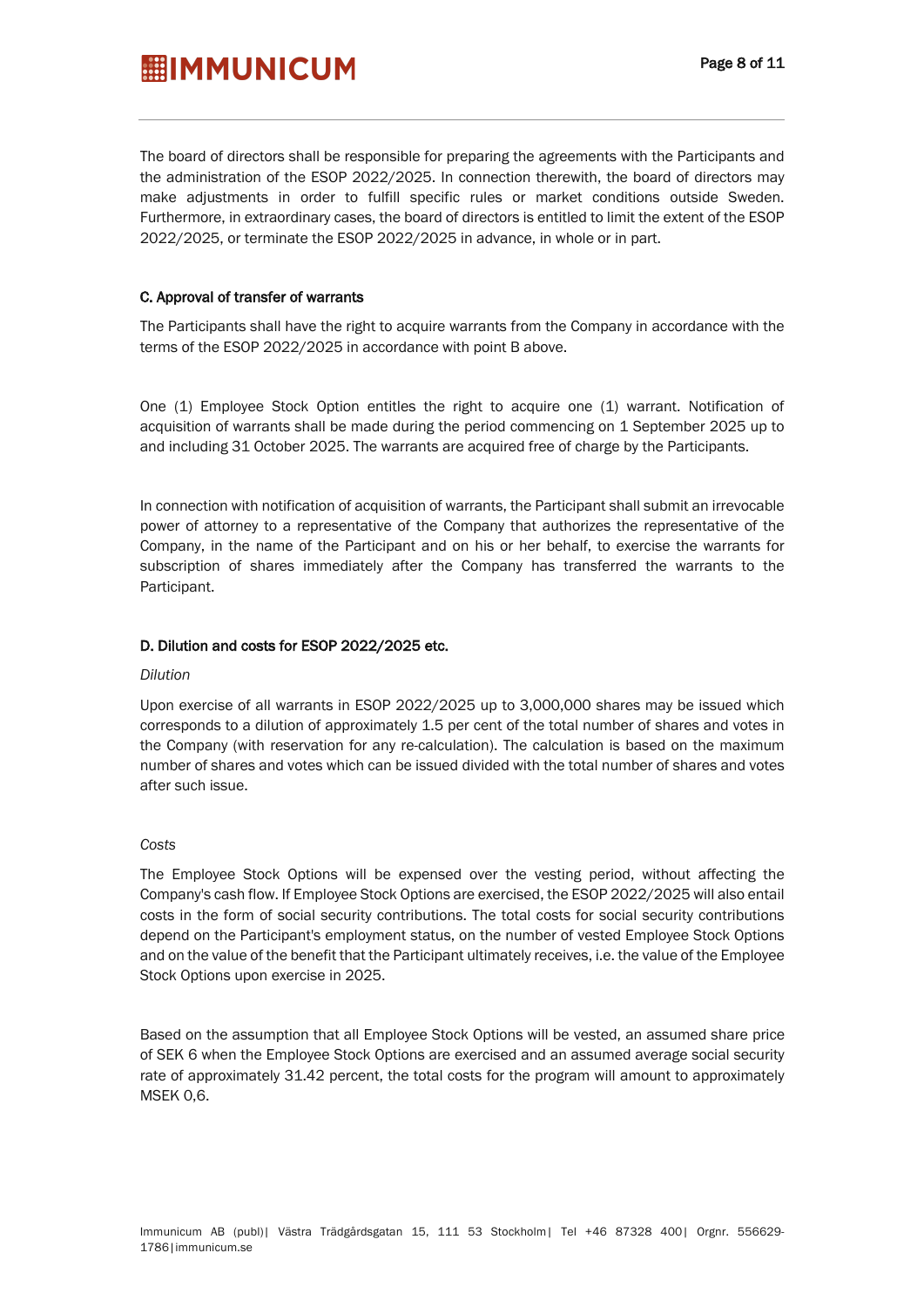#### *Outstanding incentive programs*

The Company has two outstanding incentive programs in accordance with below.

LTI 2019/2022 which includes 1,809,277 warrants. Each warrant entitles the holder to subscribe for one (1) share in the Company for a share price of SEK 19,90 during the period commencing on 28 May 2022 up until and including 28 July 2022.

LTI 2021/2024 which includes 1,286,092 employee stock options and 660,000 restricted share units. The employee stock options and restricted share units are vested with 1/3 each year for a three-year period and vesting presuppose that the participant is still employed. Each employee stock option that has been vested entitles the right to acquire a share in the Company during the exercise period at a subscription price of SEK 7.35 and each restricted share unit that has been vested entitles the right to acquire a share in the Company corresponding to the quota value of the share during the exercise period. The exercise period for the employee stock options and restricted share units commencing on 1 September 2024 up until and including 31 October 2024.

#### *Preparation of proposal*

The proposal to the ESOP 2022/2025 has been prepared by the remuneration committee and has been finalized by the board of directors with assistance from external advisors and after consulting with some of the Company's major shareholders.

#### E. Authorization and majority requirement

The board of directors, the CEO or the person appointed by the board of directors shall be entitled to make the minor adjustments of the decision required in connection with the registration thereof.

The proposals according to A-C shall be managed and seen as one and the same resolution.

For the present resolution to be valid it is required that the proposal is approved by shareholders holding at least nine-tenths (9/10) of both the votes cast and the shares represented at the general meeting.

### Item 13. Resolution regarding authorization for the board of directors to decide on new issue and issue of warrants and/or convertibles

The board of directors proposes that the annual general meeting resolves to authorize the board of directors to resolve, for the period until the end of the next annual general meeting, at one or more occasions and with or without deviation from the shareholders' preferential rights, to issue new shares, warrants and/or convertibles for cash payment and/or with provision of non-cash consideration or set-off or otherwise. The number of shares, or warrants or convertibles that entitle subscription of a number of shares, that may be issued shall not exceed 20 per cent of the Company's registered number of shares at the time of the board of director's first resolution pursuant to the authorization. Deviation from the shareholders' preferential rights shall be possible to, if needed, strengthen the Company's financial position, broaden the ownership base and/or to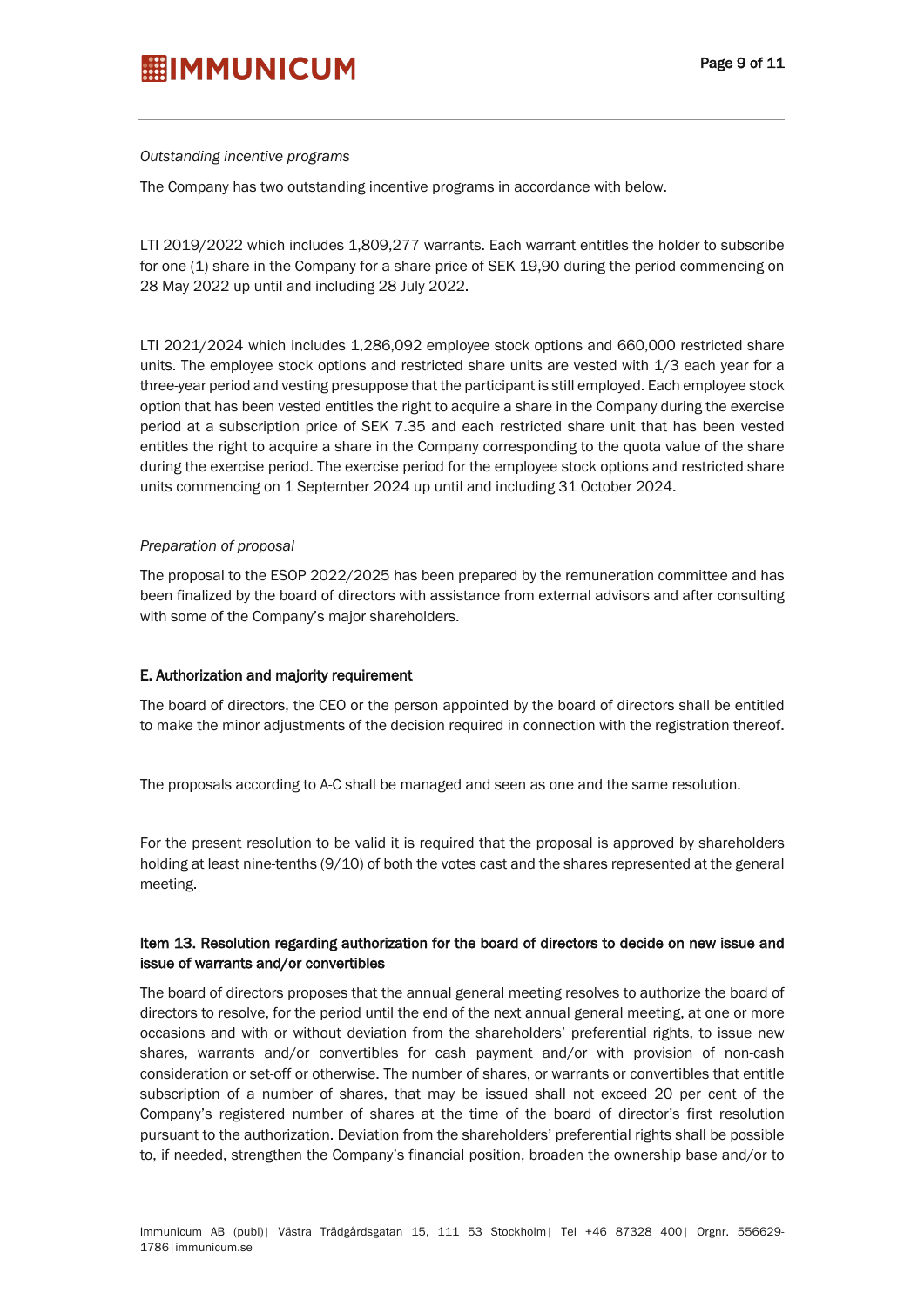# **Page 10 of 11**<br>**Page 10 of 11**

increase the institutional ownership of the Company. New issue of shares and issue of warrants and/or convertible debentures shall, in the event of deviation from the shareholders' preferential rights, be made at market conditions.

The board of directors, the CEO or the person appointed by the board of directors shall be entitled to make the minor adjustments of the decision required in connection with the registration thereof.

For the present resolution to be valid it is required that the proposal is approved by shareholders holding at least two-thirds (2/3) of both the votes cast and the shares represented at the general meeting.

#### NUMBER OF SHARES AND VOTES IN THE COMPANY

At the time of the issuing of this notice the total number of shares and votes in the Company amounts to 199,400,599. Only one class of shares exists, and the Company has no holding of own shares.

#### SHAREHOLDERS' RIGHT TO DEMAND INFORMATION

Pursuant to Chapter 7 Section 32 and 57 of the Swedish Companies Act, the board of directors and the CEO shall, if any shareholder so requests and the board of directors deems that it can be done without significant harm to the Company, provide information at the general meeting regarding circumstances which may affect the assessment of a matter on the agenda or the financial situation of the Company. The disclosure obligation also covers the Company's relationship with another Group company, the consolidated accounts and such matters regarding subsidiaries as are referred to in the preceding sentence.

#### **DOCUMENTATION**

The annual report, the auditor's report, the board of directors' complete proposals for resolutions and other documentation will be made available at the Company's office at the address Västra Trädgårdsgatan 15 in Stockholm not later than three weeks prior to the meeting and will be sent to the shareholders who so request and provide their postal address. The documentation will also be made available on the Company's website, www.immunicum.com. The nomination committee's complete proposals for resolutions and motivated statement regarding its proposal of election of board members and information regarding the proposed board members are made available on the Company's website.